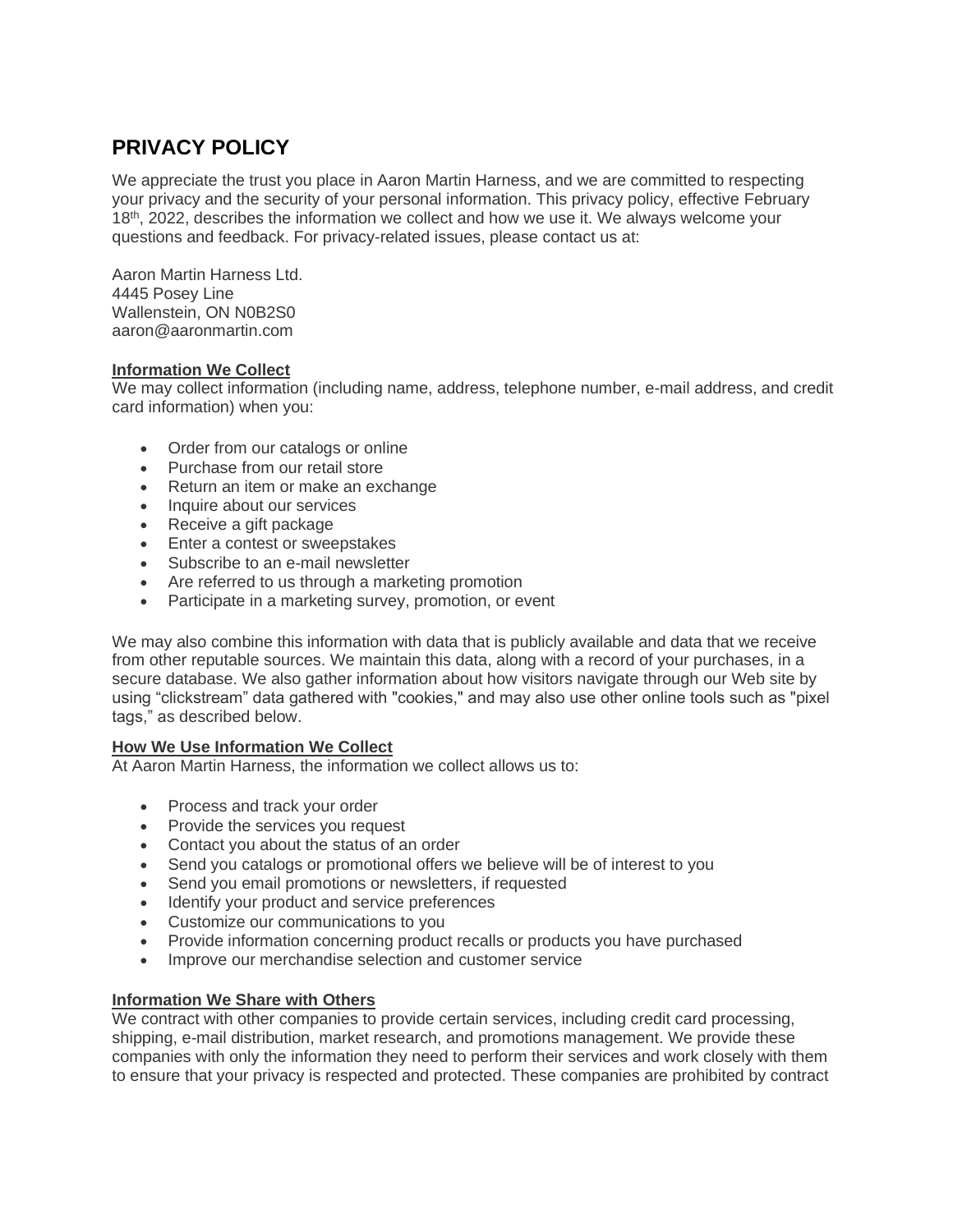from using this information for their own marketing purposes or from sharing this information with anyone other than Aaron Martin Harness.

On rare occasions, we may disclose specific information upon governmental request, in response to a court order, or when required by law to do so. We may also share information with companies assisting in fraud protection or investigation. We do not provide information to these agencies or companies for marketing or commercial purposes.

## **Your Choices**

We offer choices about the types of information you receive from us. If you prefer not to receive catalogs or other communications from Aaron Martin Harness, please contact us at the address shown below. If you no longer wish to receive our e-mail newsletters or promotions, you also may contact us at the address below or unsubscribe using the link provided in the e-mail.

Aaron Martin Harness Ltd. 4445 Posey Line Wallenstein, ON N0B2S0 accounting@aaronmartin.com

Because mailings are planned, it may take several weeks or more for your request to become effective. If you continue to receive unwanted communications of any kind, please contact us, and we will make every effort to correct the situation.

# **Cookies and Pixel Tags**

A cookie is a small data file that is stored by your Web browser on your computer. Cookies enable you to place an order on our Web site. They also allow us to enhance and personalize your online shopping experience, so that the information you receive is more relevant to you. For example, we use cookies to:

- Remember what items are in your shopping cart
- Recognize you when you return to our Web site
- Study how our customers navigate through our Web site and which products they request in site searches

We may also use pixel tags – tiny graphic images – to tell us what parts of our Web site you have visited or to measure the effectiveness of any searches you may do on our site. Pixel tags may also enable us to send you e-mail in a format you can read and let us know when you have opened an email message from us.

We also may contract with other companies who use cookies or other online tools such as pixel tags to measure the performance of a marketing effort on our behalf. We prohibit these companies from using this information for their own marketing purposes or from sharing this information with anyone other than Aaron Martin Harness.

## **How We Use E-mail**

When you provide us your e-mail address, we may send you e-mails necessary to process your order or respond to a request. We may also periodically send out promotions and newsletters by email. Instructions on how to unsubscribe are included in each e-mail.

#### **Links to Other Sites**

If you click on a link within the Aaron Martin Harness site that takes you to another site, you understand that while on their site they have established their own privacy and security policies.